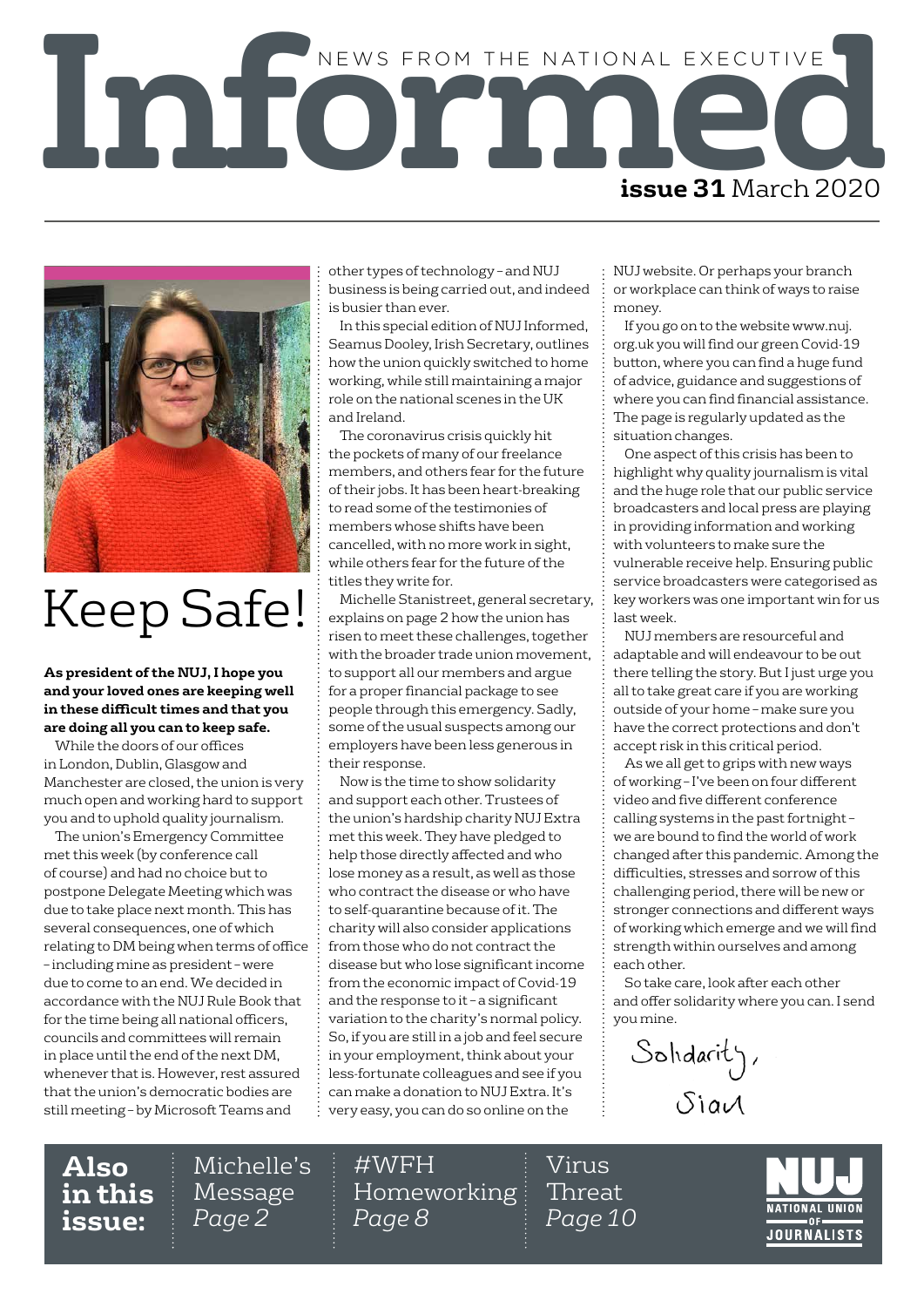## **02 Informed**

# **Michelle's Message**



**Speaking with many NUJ members this week, there was a common sentiment expressed about the rapid escalation of the Covid-19 pandemic**

#### **We were suddenly faced with the challenge of having to adapt swiftly to a new normal, one that has thrown our work and personal lives into a swirling vortex and imposed constraints that we've never experienced before.**

At the same time, as if the last few years of politics haven't been enough of a rollercoaster ride, we're now witnessing – and bearing witness to as journalists – an unparalleled intervention of the state in our lives, hearing the language of collectivism, compassion and solidarity from the most unusual of quarters.

Of course the reality is that the conversion to socialist principles is a skin-deep and slow reaction to the changing world around us, and in response to enormous pressure for our government to act more decisively. A

significant chunk of that pressure has come from the trade union movement – notable when the UK Chancellor paid tribute to the TUC and the CBI in the same breath, during his announcement of the financial package of support for workers and companies.

But a massive omission was for the millions of freelance, self-employed and workers in the gig economy whose already precarious livelihoods have been plunged into crisis. That's when the NUJ, with the TUC and sister unions, swung into action. It was unthinkable that the government was not going to come to the aid of 5m self-employed workers, including many in the media, just because it was difficult. This crisis has put the precarious lives of so many working people into sharp focus and responses to our freelance office have shown the stark reality of members whose work dried up virtually overnight. I joined a meeting with fellow trade unions and treasury officials to thrash out the issues. We need to look at the package in detail and will continue our conversations with government, but the obvious problem is that money is unlikely to be released into people's back accounts until June.

Of course the industry has also been lobbying and demanding state intervention to support newspapers and journalism – purporting to be the "fourth emergency service" in meetings with ministers, then turning around and closing free titles, laying off reporters and – in the case of Newsquest – cutting wages of staff they are not putting on furlough. The cynical opportunistic actions of companies who have disgraceful form for "never wasting a crisis."

Our lobbying intervention when the lockdowns commenced meant we were able to demonstrate how journalists must be regarded as vital keyworkers, ensuring those members that need it (in the UK) would have the consequential access to ongoing childcare provision.

We've also been liaising with the National Police Chiefs Council to

ensure that those journalists – staff and freelance – who are doing vital public interest journalism documenting the impact of the Covid-19 crisis, are able to go about their work without interference or misunderstandings with local police. Of course, we're also reminding all NUJ members that this only applies to journalists carrying out this work – a press card is not a passport out of selfisolation and we're also obliged to look after our own safety and that of others in the coming weeks.

#### *"We are here to help and support you."*

As Sian Jones, our president, reminds us – the NUJ might be doing its work differently, as we adjust to remote working, but our support and presence is as real and personal as ever. The priority of our staff and officials is to help our members through this difficult period. Our charity NUJ Extra – which I'm proud to be a trustee of – has swung into action and will do all it can to offer practical support to those who need it most, while continuing to support our existing beneficiaries.

Our schedule of reps' training had to be cancelled but the good news is that we are working with our trainer Caroline Holmes as we speak to ensure we continue to support reps with reconfigured online courses, and some new bespoke packages – including a focus on mental health which we'll launch in April, to help us through this period of remote working. With the NUJ on your side we want to make sure this period of necessary isolation is a physical one, not a social one, and your NUJ family – your chapel, branch, colleagues on industrial councils and union committees, and all of us who work for the union, are here to help and support you.

Take extra care of yourself and your loved ones in the coming days and weeks and know that the NUJ continues to have your back.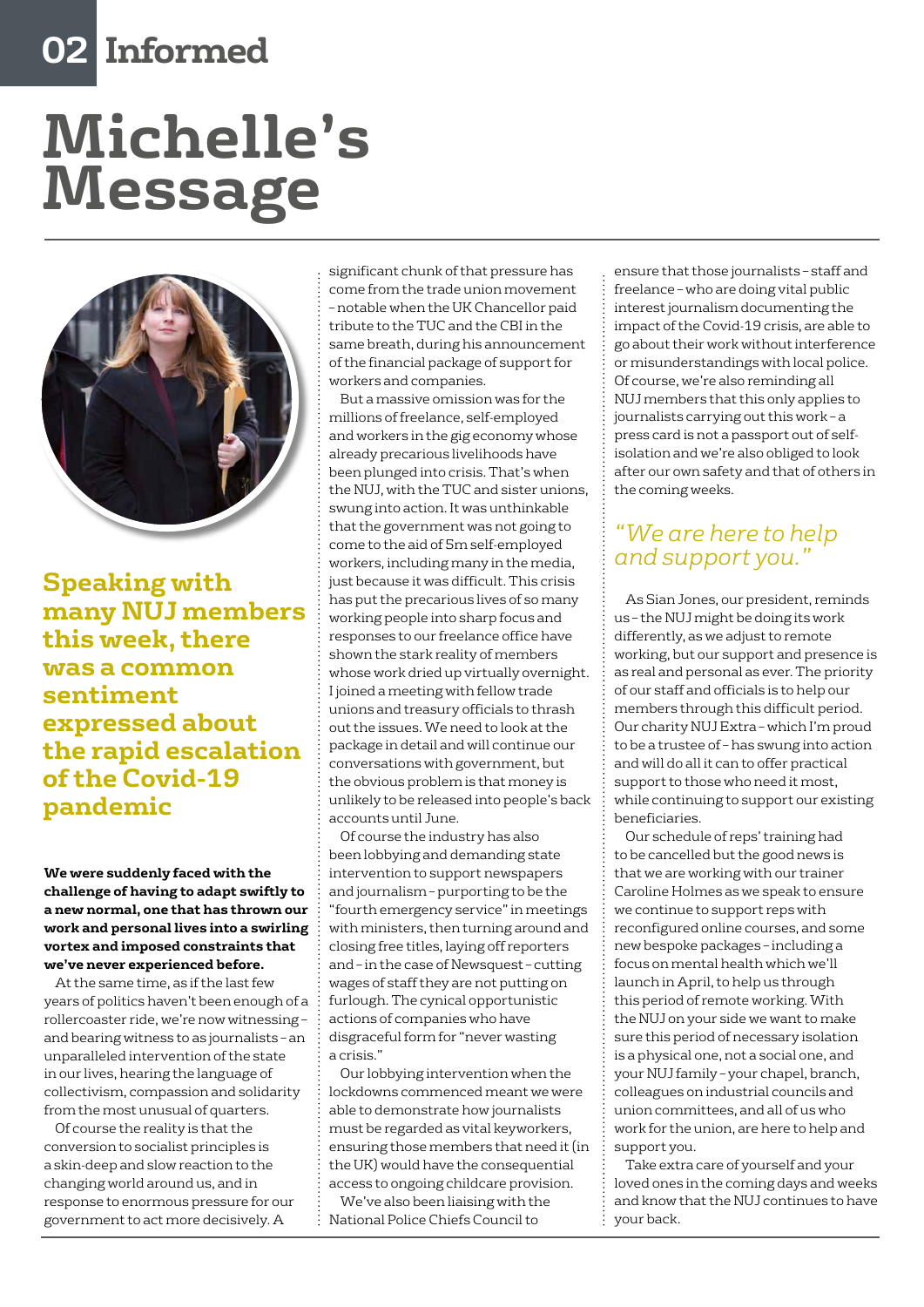## Coping with gale-force winds of change



#### **By Seamus Dooley**

#### **Ní hé lá na gaoithe lá na scolb.**

The old Gaelic proverb, translated as "A windy day is not a day for thatching" resonated as the NUJ came to grips with the full implications of the Covid-19 pandemic for the union, the media industry and, most importantly of all, for our members and their dependants.

Faced with a gale of unprecedented ferocity the NUJ team had to move quickly to steady the ship, putting in place emergency measures for remote working. Most officials are used to working remotely but abandoning the structure of an office with administrative  $\ddot{\cdot}$ 

support and helpful colleagues is entirely different proposition.

Decisions had to be taken quickly but by using technology our service to members has been maintained, albeit delivered differently and occasionally more slowly than we might wish.

While our offices remain closed members can still contact their local offices and officials using the same phone numbers and email addresses.

From day one we advised that disciplinary meetings or grievance hearings should be postponed. Legal advice is available on the NUJ website about the duties of employers and employees.

One of the first initiatives was the introduction of video team meetings for officials. The development and policy committees were held incorporeally. It's no substitute for human contact, but for members working remotely all of the conferences were a welcome opportunity to catch up and, on a lighter note, to gain an insight into the home environment of colleagues!

As we go to press, officials are caught up in a tsunami of messages from

#### **Message from Chris Wheal, chair of trustees NUJ Extra**

"I am a sports journalist left with no work at all as a result of the near-blanket cancellation of all sport. As a husband and father, I still have considerable monthly outgoings – just limited funds with which to meet my responsibilities." This is just one of many desperate emails the union has received. Now, NUJ Extra is geared up to pay out hundreds of thousands of pounds to help members affected by the coronavirus. The

trustees have waived one of its key guidelines that it cannot top up incomes of members who are unable to earn enough from journalism. The mass loss of income caused by the response to Covid-19 will now qualify for NUJ Extra help, even where the member has not contracted the virus or had to self-isolate to care for someone at risk or who has contracted it. The trustees are stepping up to process applications and have asked that members who can afford to wait a week or two do so. Trustees are prioritising applicants:

• Who are the sole income earner and have dependants.

• Who have a caring role.

besieged chapel reps faced with notices of layoffs, part-time working, temporary closures and redundancies.

In the context of the state assistance packages, announcements unprecedented from a Tory government, there is no justification for employers rushing to lay off staff rather than exploring the new range of options available.

The NUJ was shocked to learn of the decision of Iconic Newspapers Ltd in Ireland to lay off staff in advance of the well-heralded Irish announcement of a temporary subsidy for employers. I have written to An Taoiseach highlighting the crisis in the Irish media, especially in the regional press sector. It makes our call for a Commission on the Future of the Media in Ireland even more pressing.

The Irish government has supported the media's role and in his televised address, an Taoiseach, Leo Varadkar, stressed the important part played by journalists in keeping the public informed.

As in the UK, industry groups have, like the NUJ, successfully argued that media workers are key to the delivery of news and information. What is staggering is how some media organisations undermine that argument by seeking to lay off workers.

Even in a storm the NUJ must look to the future. At the end of this crisis there will be many roofs to thatch.

• Who have no other available support. NUJ members need extra help and NUJ Extra will provide it. NUJ Extra has appealed to members, branches and chapels to donate to help those who need help. More information: *[https://www.nuj.org.uk/news/nuj-extra](https://www.nuj.org.uk/news/nuj-extra-response-to-covid-19/)[response-to-covid-19/](https://www.nuj.org.uk/news/nuj-extra-response-to-covid-19/)*

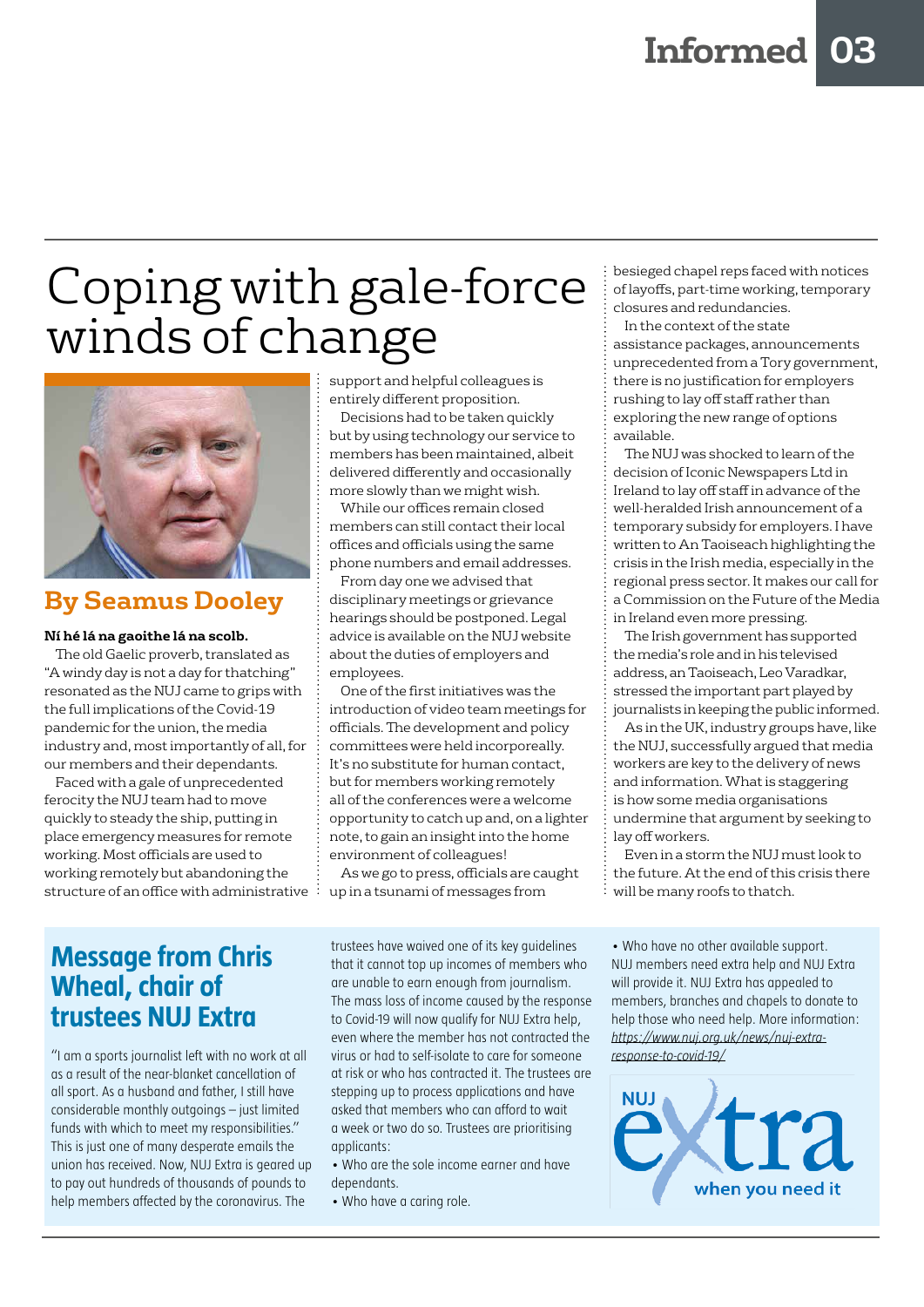## **04 Informed**

## **News Update**

## A nation gathers around the TV



**It was via a six-channel TV broadcast at 8.30pm that the Prime Minister set out strict new measures in response to the Covid-19 emergency.**

Behind his desk at Number 10, a union flag at his back, he spoke to the nation. People would be allowed out of their homes for only limited purposes, he said. All shops selling non-essential goods, libraries, playgrounds, gyms and places of worship would close and all social events, excluding funerals, were banned. Police would be given new powers to enforce the new rules.

Families gathered round their television, self-isolators watched their phones and iPads in the attic in the time-honoured fashion during a national emergency. In all 28m people tuned in.

As his broadcast unfolded, journalists swiftly added to "live" news reports, prepared "what this means for you" podcasts and leader writers and comment writers got to work.

It's times such as this that the media and press are at their best. From the rolling TV news, to the teams at The

Guardian website putting out updates by the minute and The Sun's teatime Covid-19 newsletter, information, news and advice was out there. Coronavirus maps, explainers and videos on how wash hands were published.

The NUJ has been helping, making sure journalist and photographers are able to do their jobs as key workers and ensuring the press card continues to be recognised for news gathers.

Tony Hall, the BBC's director general, said: "Our core role is to bring trusted news and information to audiences in the UK and around the world in a fast-moving situation, and to counter confusion and misinformation."

The corporation said it would postpone the planned £40m cuts and redundancies in news as it takes on the challenge of covering coronavirus pandemic and also postpone the introduction of licence-fee payments for the over-75s as well as delaying the closure of the Red Button text news and information service. Under the umbrella, Make a Difference, every local radio

station was to join local volunteer groups in helping co-ordinate support for the elderly, housebound or at risk.

The BBC opened its PSB offering beyond increased news coverage by using the One Show to include health and well-being advice alongside keeping fit and healthy eating tips. It said it would "retarget the BBC Food website around collections of recipes and advice on what can be made with essentials, especially for older people, and for low-income families". It offered families forced to school their children from home more BBC Bitesize content and a daily educational programme for different key stages or year. To entertain people bored at home it would put old favourites such as Spooks, Wallander and The Honourable Woman on iPlayer.

Suddenly wanting to "whack" the BBC doesn't seem such a good idea.

When the new government started its term, there was much briefing against the broadcaster, with sources talking of a great "pruning back". Today, getting your news on the Corvid-19 situation from a Fox-style broadcaster isn't such an enticing idea.

People have been turning to the BBC as a trusted source of information. Auntie is back and she's needed. The Prime Minister's statement was watched by 15.4m on BBC One, with a further 2.5m on the News Channel and just shy of 600,000 requests via BBC iPlayer.

Of course ITV, Channel 4, Sky and other broadcasters are important in providing trusted news and information. STV is now producing a 6pm programme for the whole of Scotland. Carolyn McCall, ITV's CEO, announced a new Monday night show, Coronavirus Report, and said: "As a public service broadcaster, we remain committed to doing everything we can to continue to provide news, drama, entertainment and factual programmes to our viewers to keep them informed about this crisis and to offer them an escape from it." Research by the European Broadcasting Union has found that even young viewers are tuning in to "mainstream" evening bulletins.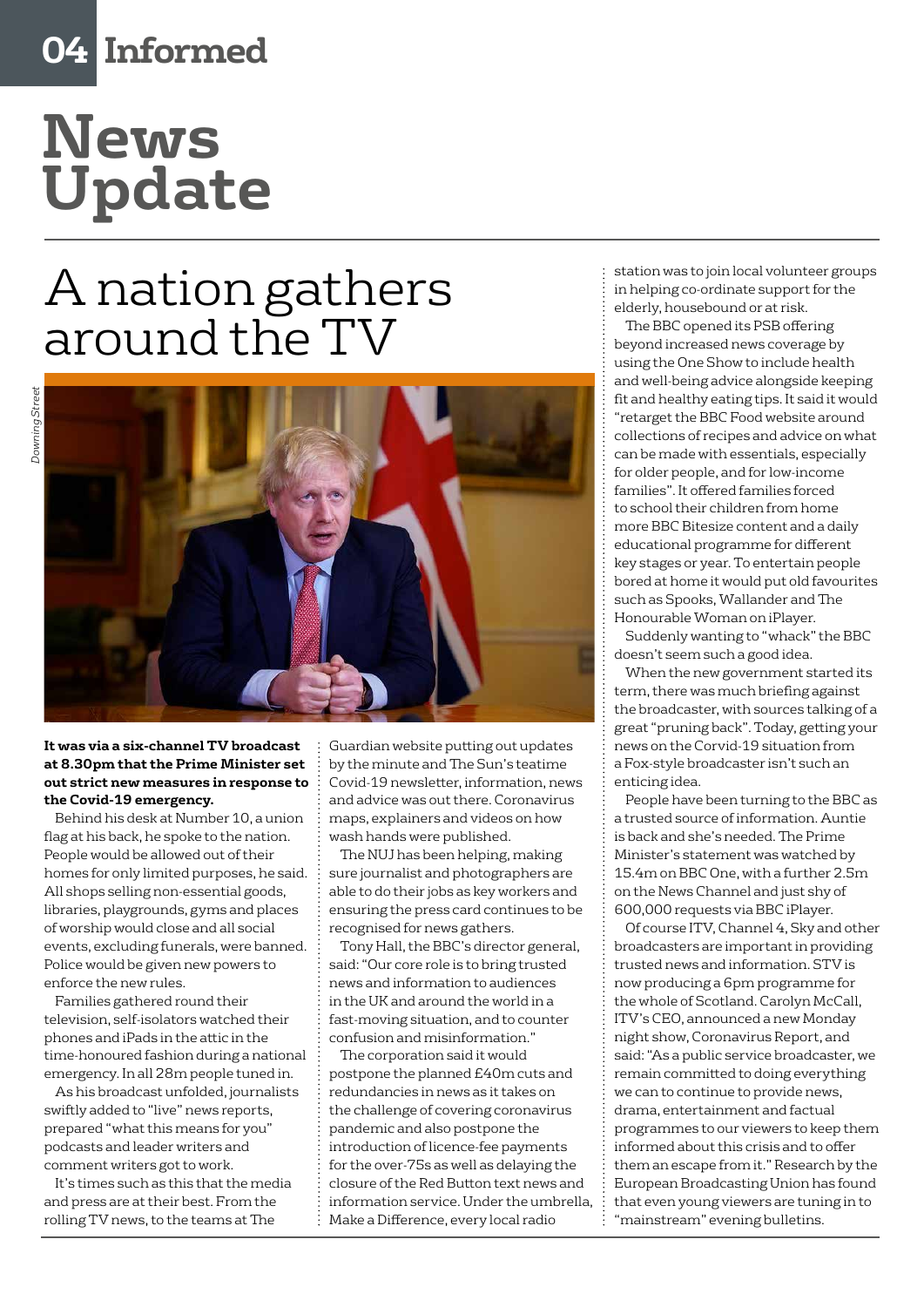### **BBC Radio Humberside presenter** *Andy Comfort*  **on local radio's role as a friend in times of need**



**In a 26-year career as a journalist I've never seen anything like this. People often talk of BBC Local Radio network coming into its own in bad weather such as snow and floods, although those of us who work on local stations know we're here for the community every day, rain or shine.** 

We are part of the community, we see them every day on the bus, in the cafes and parks and in our receptions and studios. At the moment they are

talking to us on the phone, by text or social media and they're doing it in large numbers.

Many of the people who could be most at risk from Covid-19 are BBC local radio listeners. Now it's their lifeline. If you tune in to any of the emergency half hourly Make a Difference bulletins going out on local radio stations across the country you'll know what I mean.

"A lady from Hull has been in touch – she's in a wheelchair, her husband is recovering from a stroke and their daughter is disabled and they can't get out to get groceries and essentials and they're worried – can you help?"

Within a couple of hours we were able to put them in touch with somebody who went to get their shopping and delivered it to them. There will be examples like this up and down the land, from BBC Radio Cornwall to BBC Radio Cumbria.

It's not just the essential information, local radio is a friend, a companion, and we're still trying to put a smile on

people's faces every day.

So how is BBC Local Radio rising to its biggest challenge to date? The whole network changed its schedule this week with neighbourhood programmes on every station now starting at 6am, 10am, 2pm, 6pm, 10pm and an overnight sustaining service thanks to BBC Radio London. This means we have some slack in the system in case staff have to go off work.

Only broadcast-critical staff go into the office – most are now working from home and co-ordinating via Skype, phone and emails. We use all the technology available to us and our engineers have worked miracles. We have a presenter self-isolating but presenting from his living room. I work from home in the morning then go in at 1.30pm and straight into the studio for the 2-6pm programme. Staff are following separation rules and my Bectu colleague and I are pleased with the measures now in place.

It's a strange world right now but we're adapting to the "new normal". As recently as six months ago BBC Local Radio staff began fearing imminent restructuring, programme sharing and job cuts. But, as Roger Taylor wrote in Queen's 1984 song, Radio Gaga, "You've yet to have your finest hour." BBC Local Radio is rising to its biggest challenge and it's doing so with confidence and pride.

## **Make a Difference**

#### **Local BBC radio stations have launched Make a Difference to help keep communities connected across England during the coronavirus crisis.**

All 39 BBC stations have joined volunteers making sure people know that help is available in their area and how to get it. News updates are provided every 30 minutes. BBC Radio WM in Birmingham tweeted how a taxi company had offered free pick-ups of shopping for the most vulnerable and delivered 50 parcels for free. BBC Sussex and Surrey managed to get toilet rolls delivered to a 90-year-old man

from Pevensey Bay and BBC Radio Nottingham aired a plea for help from Tony who suffers from a terminal lung disease. That afternoon a local food bank supplied him and his family with everything they needed. It appears the listeners have already been appreciative with Anthony calling to Toby Foster's show on Radio Sheffield saying: "I just want to say it cannot be underestimated over the next few weeks how important local radio is going to be, there's so many people like me who rely on it for proper information rather than the rubbish that's put online and on the tele at the moment, it's going to be a lifeline I think."

The Archbishop of Canterbury, Justin Welby, led the first in a series of weekly church services broadcast on local radio.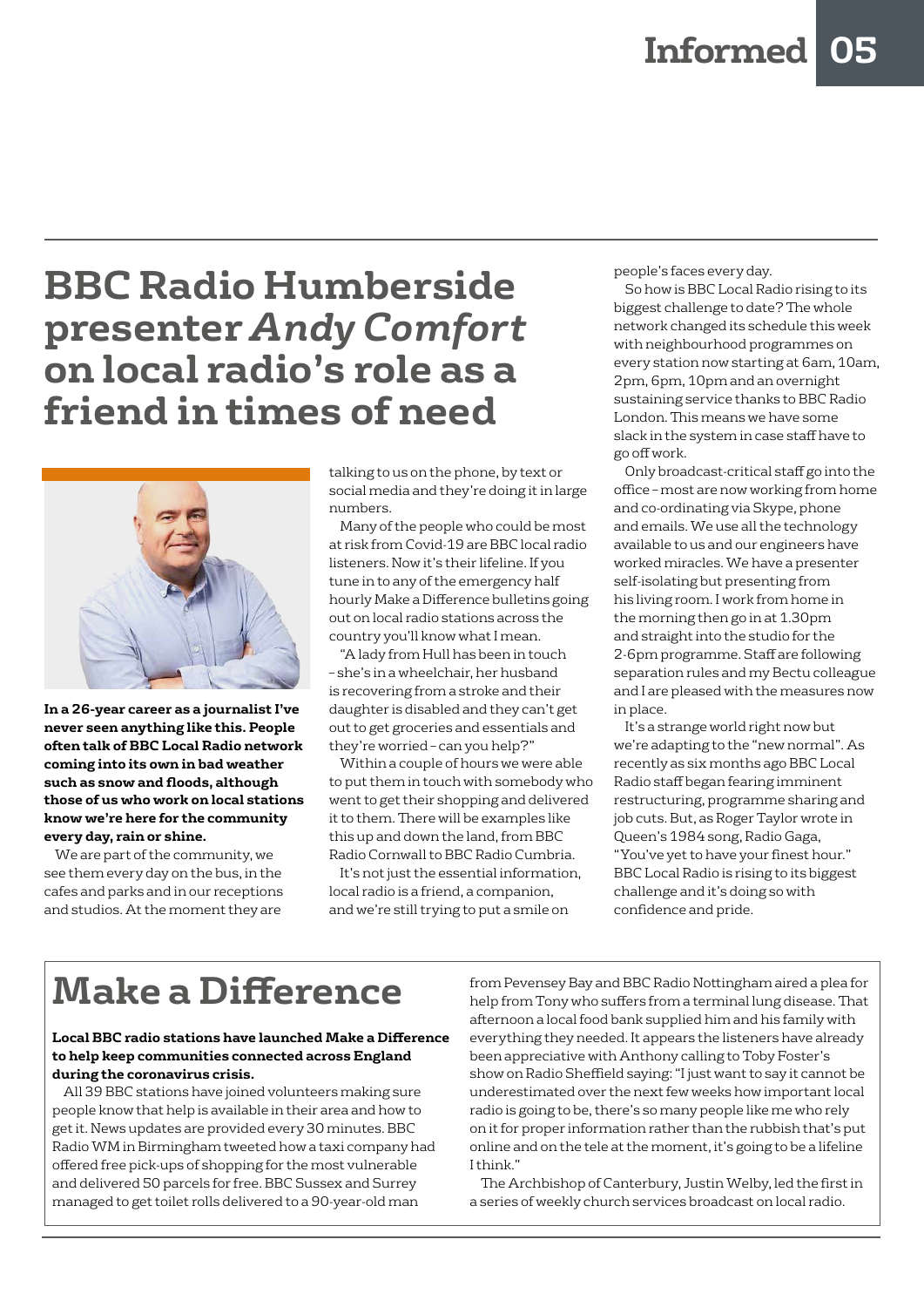## **06 Informed**

# **News Update**

# **Freelance package offers hope**



#### **The NUJ has welcomed the Chancellor's new package for freelances affected by the Covid-19 pandemic, but says the devil will be in the detail.**

Chancellor Rishi Sunak said the government will pay self-employed people adversely affected by the coronavirus a taxable grant worth 80 per cent of their average monthly profits over the last three years, up to £2,500 a month. It will be open to anyone with an income up to £50,000, but only those who have a tax return for 2019 will be able to apply.

Treasury officials have agreed to consult with the NUJ and sister unions on how the scheme will work. The NUJ had lobbied hard for protection for freelances who had been left out of a deal whereby businesses would get grants to cover 80 per cent of their workers' salaries. The NUJ has called for sole

traders to be able to apply for the same loans as businesses and that thresholds for universal credit be dropped as many freelances are barred from applying because they have money put by to pay tax and other contingencies. The government did agree to ask HMRC to defer its date to collect payments on account, due on July 31 and the next quarter of VAT payments.

The NUJ's freelance office has been inundated with members who are already suffering. One said: "I'm a freelance photographer, most of my work is to some degree event-based and right now I can't see anything in my diary. Overheads are going to continue though and I'm currently looking at outgoings to see what I can cut." And: "I work as a freelance journalist/producer for a broadcaster who had booked me in for 23 shifts in April. However, I expect the majority will be cancelled due to

Covid-19." And: "I'm a British freelancer based in Paris. We are in full lockdown. It's hard to move without papers. In terms of my situation, I'm now desperate. I've lost €6,000 overnight, and that money was going to be keeping me alive."

Pamela Morton, freelance national organiser, said: "Freelances had all but been forgotten, so we are pleased the Treasury has listened to us and our sister unions, as many of our members are desperate and facing a frightening future with all their work cancelled. We welcome the offer from the Treasury to look at the details and explain how the deal will work for members, but our concern is about how soon the funding will reach people."

While the package was largely praised as generous, it will not work for everyone. The Chancellor claimed it would cover 95 per cent of the self-employed. The main problem is that the Treasury has said it is unlikely to get money to people until June.

This will offer little succour to one member who told the NUJ: "I have been laid off from the newspaper I've been working for as a freelance sub for more than two years and I had seven shifts lined up for April. I had work booked up to the middle of June and now I have none.

"I will have money coming in to the end of April, assuming my outstanding invoices get paid. Then nothing.

"I can't help crying – I don't know how I'll survive."

#### *Press cards rule*

The union can report a positive meeting with the National Police Chiefs Council (NPCC) about journalists' rights to move about in pursuit of public interest stories. Michelle Stanistreet said the NPCC chair agreed that the press card would be sufficient proof of a journalist's ID and that letters from publications would not be required. Freelances would also be respected in the same way as staffers.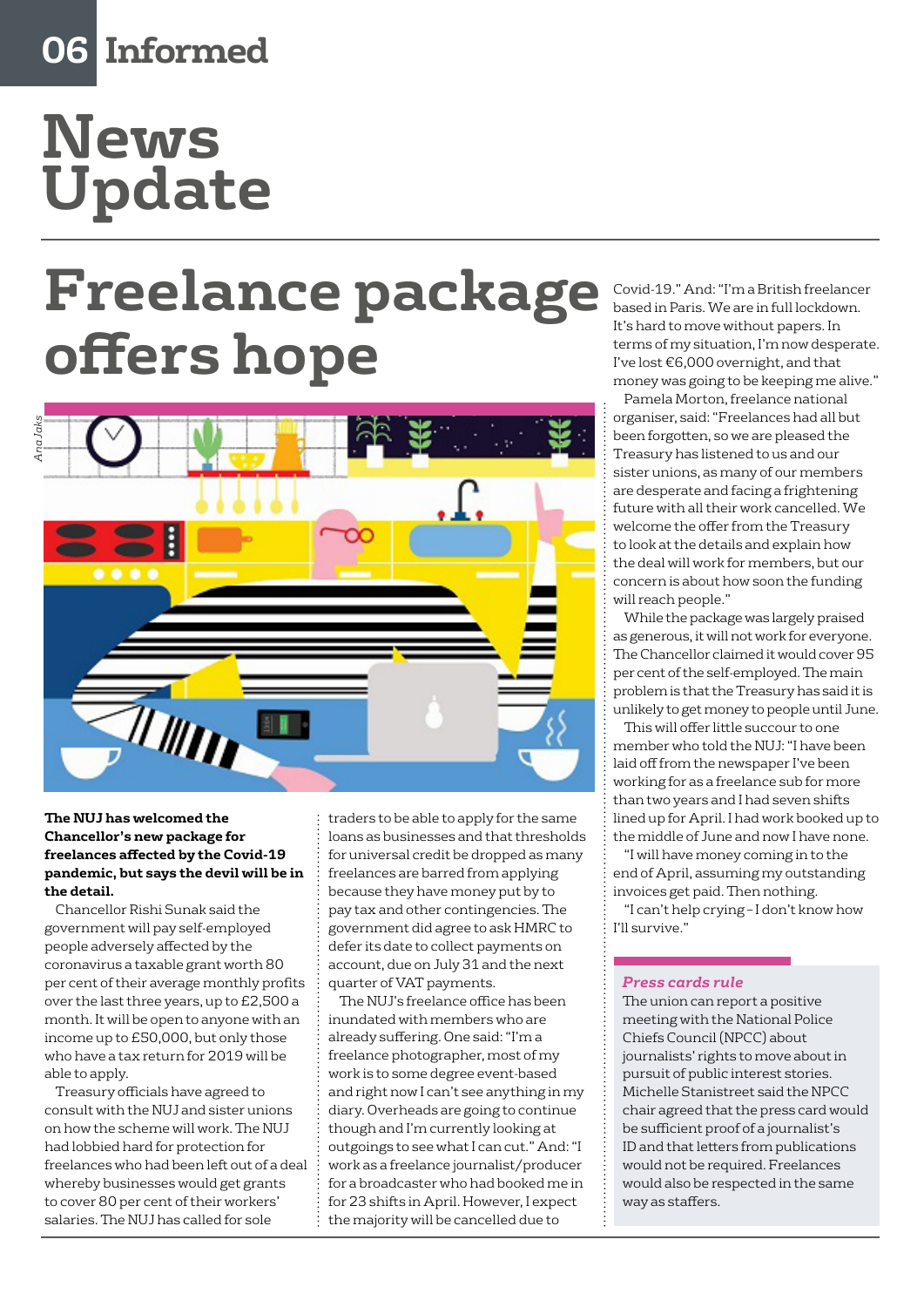## Chris Frost, ethics council chair, offers some topical advice

**The Covid-19 crisis poses new ethical challenges to journalists. Of course, the NUJ's code of conduct still applies, perhaps more so than ever, so members should remember they still have a duty to inform the public honestly, accurately and fairly.** 

However, the new government advice means that some of the other clauses require more thought than usual.

Sources should not be put at risk of infection and all contacts should be carried out by phone or online where possible. Broadcasters should ensure minimum crews and a minimum twometre distance – get that mic boom out of the stores and use a handheld mic! Photographers should also use longer lenses to ensure distance. Try to interview out of doors – the better weather will help here. You should not expect to be invited into someone's home.

Crisis, disease and death have always made for good stories, but we should avoid being swept along by the sniff of a particularly good human interest story. Intruding into the privacy of people mourning the death of a loved one should be done with caution and sympathy – not easy from a distance of more than two metres. Normal advice would be to cover such stories in person, but, it would be best to make such calls by phone. Remember, although this may be one of the first deaths in your area, the family still deserve the right to refuse to talk to you if they wish. If they do agree to talk, you need to respect their boundaries. Knowledge of a death may well be in the public interest and something that needs to be published but we still need to treat

the family with decency.

The rarity of the situation in which we now find ourselves leads to all sorts potential stories from the difficulties of a family unable to attend a loved one's funeral to weddings with no more than five guests. Pregnant women are in the vulnerable groups and births in hospital are likely to become less frequent as medical facilities become stretched and story ideas open up, from babies born with the virus to births in odd circumstances.

Our code calls on journalists to resist threats or inducements to influence or suppress information. With government and others attempting to present the crisis to their advantage, journalists need to be as careful as ever about why someone is telling us something and if what they are saying is really true.

We should never rely on a single source, always test what we are being told against other views. However, you should remember that many of those you may need to speak to will be very busy, particularly medical experts and the like, and so phone and email is best, at least for initial contact or confirmatory information.

Our code tells us not to produce material likely to cause hatred or discrimination against identifiable groups; already there have been examples of attacks on Chinese students. It is important that NUJ members do not jump on such stories or seek a cheap and easy piece from hatemongers such as Nigel Farage who seek to promote themselves at the expense of others. Fortunately, there are plenty of excellent stories of human kindness around to give us all hope.

#### *Go to the green button*

#### **It's been a challenging time for NUJ members, with coronavirus news moving fast and advice changing.**

The place to go is the Covid-19 green button on the NUJ website *[https://](https://www.nuj.org.uk/work/covid-19-information) [www.nuj.org.uk/work/covid-19](https://www.nuj.org.uk/work/covid-19-information) [information](https://www.nuj.org.uk/work/covid-19-information)*

The union has pulled together advice, guidance and the latest announcements from the UK and Irish governments and organisations such the TUC and Acas on employment matters, health and safety, how to contact NUJ officials, information and where to get help and financial assistance. It also links to an extensive advice page for freelances. *[https://www.nuj.org.uk/news/covid-](https://www.nuj.org.uk/news/covid-19-update-from-the-nujs-freelance-office/)[19-update-from-the-nujs-freelance](https://www.nuj.org.uk/news/covid-19-update-from-the-nujs-freelance-office/)[office/](https://www.nuj.org.uk/news/covid-19-update-from-the-nujs-freelance-office/)*

The NUJ is helping members to continue to provide the public with timely, accurate information on events, the latest health advice, promote and co-ordinate volunteering efforts, bring the community together and combat the proliferation of fake news. It also offers advice on how members can protect themselves and their families from the coronavirus.

NUJ branches are sending advice to members. Nottingham branch has been collating the experiences of freelances. NUJ head office will send regular advice bulletins.

The coronavirus crisis has prompted Netherlands NUJ to go digital and is trialling its branch meeting via Google Hangout. Tony Sheldon, NEC member, said: "Our branch covers the whole of the Netherlands, so going digital could have huge benefits for the future in allowing members across the country to participate. We are asking all members to contact us if they face difficulties and to pass on professional advice for colleagues and tips on how to survive life indoors."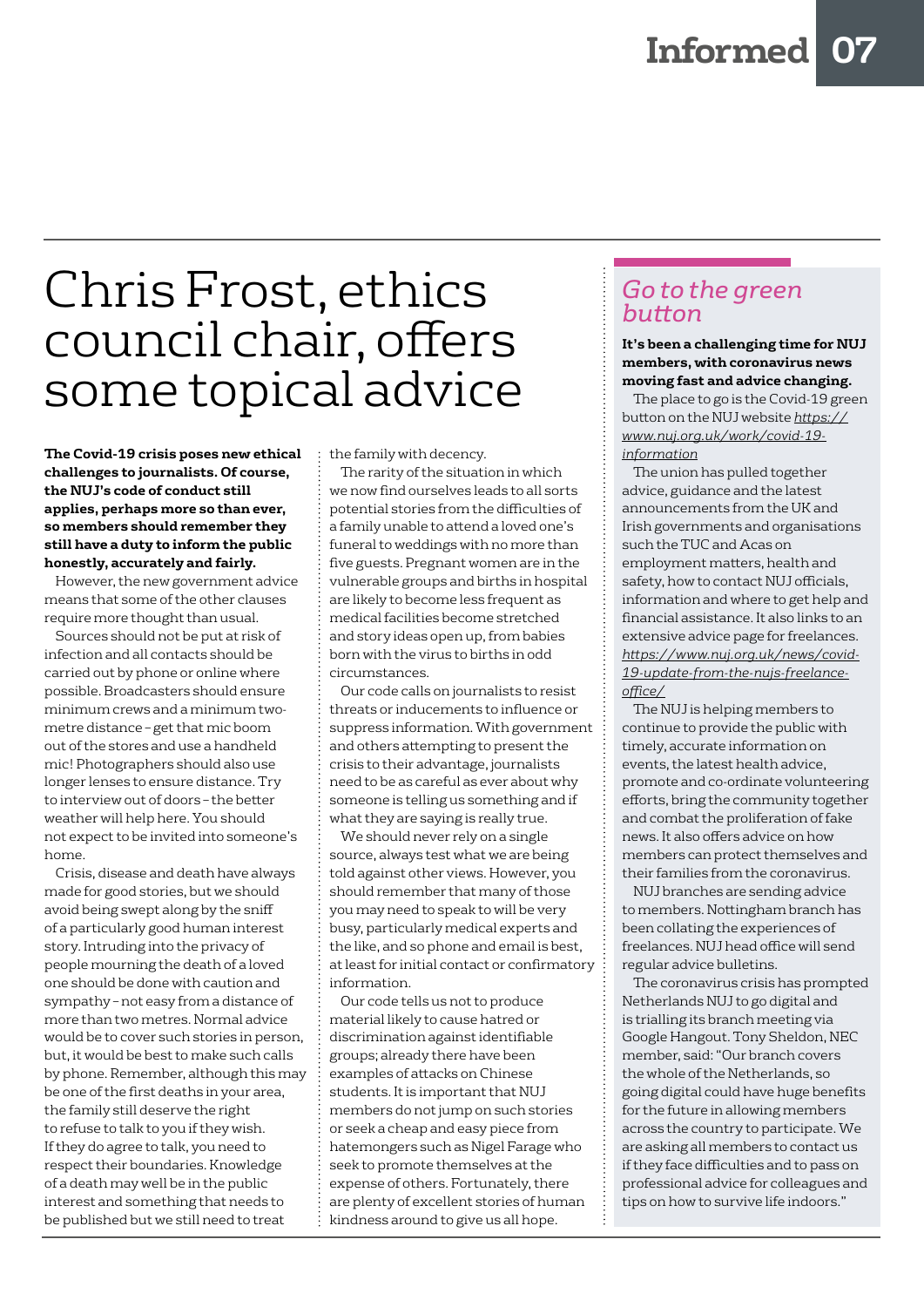# **Spotlight #WFH – when your co-workers are now toddlers**



**Juggling work and children, fighting with the spouse for office space and getting used to new technology to communicate with colleagues has been a steep learning curve for many of us confined to home.**

Anna Hervé, NEC rep for the books sector, is now a proud practitioner of networking apps Zoom, Teams and Skype and Clear Scanner app. Most of all she is "ridiculously proud" of setting up her new printer/scanner off all by herself. Despite her cat photo-bombing virtual meetings and the screams off stage – possibly the son, maybe the husband – she is head down and working until it is her time to take care of their toddler.

She said: "As a book editor, working from home can be the ideal scenario. I can focus on editing text, without the distraction of endless meetings and all the quotidian tasks that dominate our office life. The one fly in my ointment? I'm the mother

of a toddler. The second day of balancing childcare and work was a distinct improvement, but it's still a steep learning curve. Our son is thrilled with having his parents around 24/7, even if we're increasingly frazzled. For me it means periods of intense concentration, followed by putting together a trampoline."

As a freelance, Jade Wright is used to working from home – but not usually with husband Marc news editing the Daily Post, bringing together a team of reporters working across north Wales, and daughter Beatrice scattering all her toys across the floor. Her work editing an independent food and drink magazine, writing freelance arts stories and her backup doing PR for hospitality clients has all but dried up. She said: "So, I am doing my tax return, getting to grips with my new camera, updating my website, plus that book I keep meaning to finish. I also have a full time job home-schooling a brilliant

and boisterous three-year-old. It has been wonderful to help her learn to read and count. I've lost work but finally gained the co-workers I've been missing. It's just a shame."

#### *#WFH: how to keep healthy and productive – tips to help*

- Do a mini risk assessment. What makes you feel anxious, and why? What challenges have you found? Review how you are doing.
- Plan your day, regular routines help provide purpose and focus.
- Focus on work during work hours, then pack away your laptop and switch to home life.
- Being active increases our energy levels and can bring a greater sense of wellness. Join body coach Joe Wicks on YouTube for free workout sessions. Take regular screen breaks, stretch, walk around, look out the window.
- **Try relaxation techniques, such as** meditation and mindfulness.
- Keep in touch with people by joining WhatsApp or Facebook groups. Arrange a virtual coffee or glass of wine or play an online game with friends, family or colleagues.
- Sleeping well can be difficult when you feel anxious. Try to go to bed at roughly the same time. Wind down before bed, turning off phones, tablets and laptops an hour before you retire.
- Get the balance right between following the news coverage and keeping informed and limiting your news intake if it begins to worry you.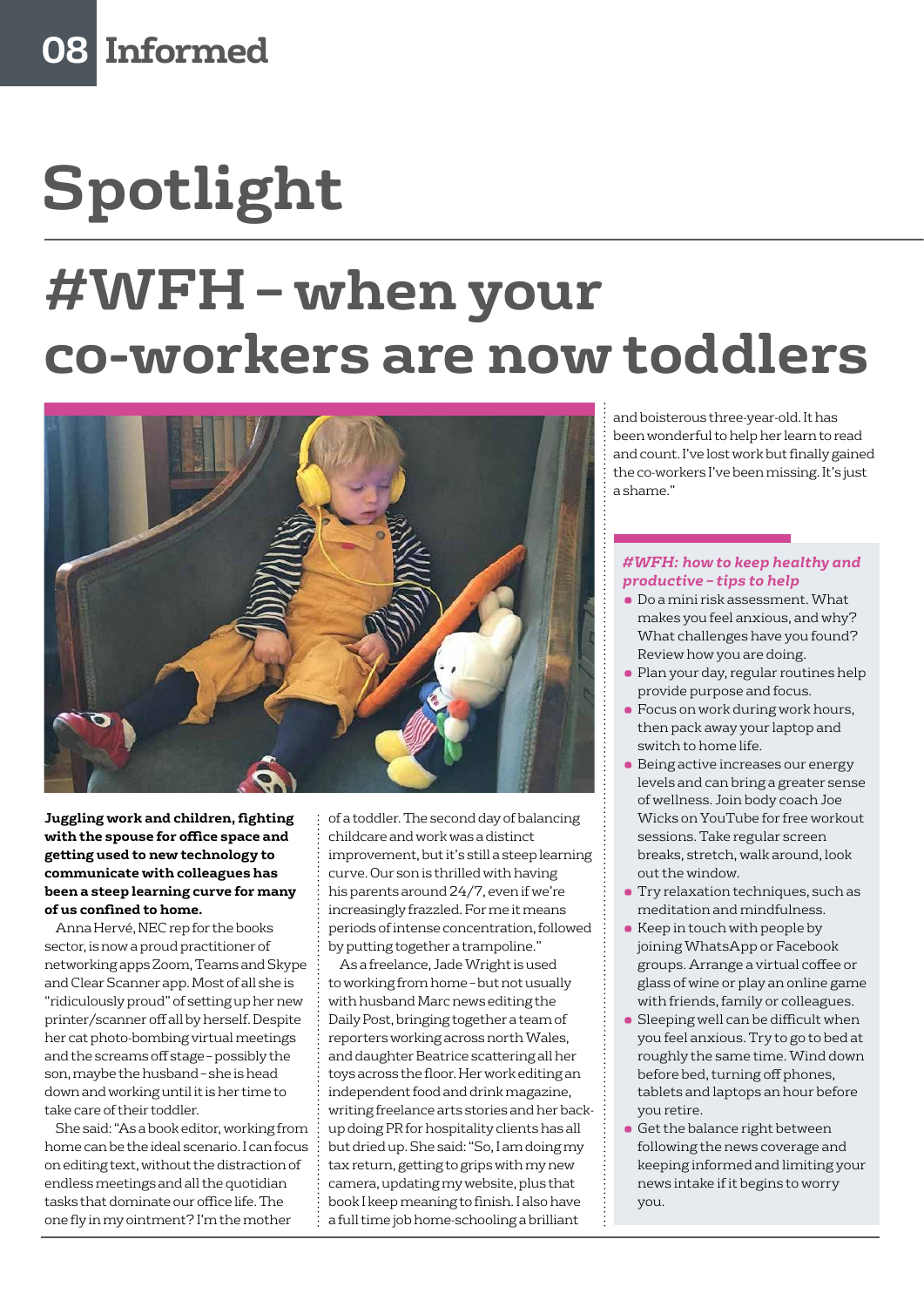

### **On the Road with RTE's Fran McNulty**

#### **It's a strange conversation, your editor calls you aside. She asks if you'd mind not coming into the office anymore.**

Would you be willing to be part of a group to work remotely for the foreseeable future. It means either one thing, your office etiquette has become too much for your colleagues or there's a need to keep some people in reserve, safe from Covid-19, or not in the office to infect other staff.

It was when one of the managing editors of RTÉ News asked me to leave the office that it was immediately apparent that this crisis was very real. It is to the credit of the Irish national broadcaster that these conversations were happening in early March, way ahead of the current focus on curbing the spread of Coronavirus.

Within 12 hours I was out of the newsroom. Since then I have been working out of my home and my car. In many respects it's not new for a specialist correspondent, we should be on the road, meeting people, talking to contacts and getting stories on air.

An immediate challenge was technology. In my 20 years in journalism, I have never faced such change, such a different way of working. My job as the national broadcaster's agriculture & consumer affairs correspondent sees me travel to every corner of Ireland. I can broadcast live on radio from my iPhone, I no longer use radio sound recording equipment, it's all done on a telephone handset and using 4G connectivity. On big stories I have the tremendous support of satellite van operators, on smaller stories I edit television packages in the front seat of the car and send material using an internet connection.

The change is liberating and allows the story to become the priority.

Normally when we work with satellite crews we sit in the back of a van, cheek by jowl, editor and reporter side by side. The camera operator comes in for chats. It's a very small space, but with great

colleagues its comfortable and it adds to the team spirit. That comradeship is sadly gone. There is a new Corona reality.

The correspondent parks alongside the satellite van at the right angle to see the editing monitor. We select the right clips of interviews, discuss picture selection, separately, metres apart.

When the script is written it's time to lay down the voice. The satellite operator hands a sterilised microphone through my car window, he records my voice and when finished I sterilise the microphone and hand it back. If we exchange discs they must be wiped down with medical-grade sterile wipes.

The engagement with interviewees is also counter intuitive. We must be far apart, often to the point where it is difficult to hear each other. And no shaking hands. It goes against everything we are taught about bonding with people and engaging.

In the past few weeks I've been in supermarkets, marts, busy streets and shopping centres. Everyday you feel exposed. We wear gloves, constantly use alcohol gel and when necessary wear additional protective gear. A visit to a closed farmers' mart in Granard, County Longford, made it real. The mart empty; farmers who were stressed turned up regardless.

Audiences for news are growing. The public is turning to the public service broadcaster for accurate, trusted news. In an era where spurious WhatsApp message can become gospel, there was never a greater need for honest, verified news coverage. It is a mark of pride to be part of that. To be a journalist is to serve the public, on the front line telling the store of living with Corona.

As regional newspaper titles let staff go, amidst a huge crisis, we should value what public broadcasting can do for us. If only the crisis of funding that haunts RTÉ and others could be resolved. Perhaps now that the value of PSB is realised, the powers that be will take it seriously.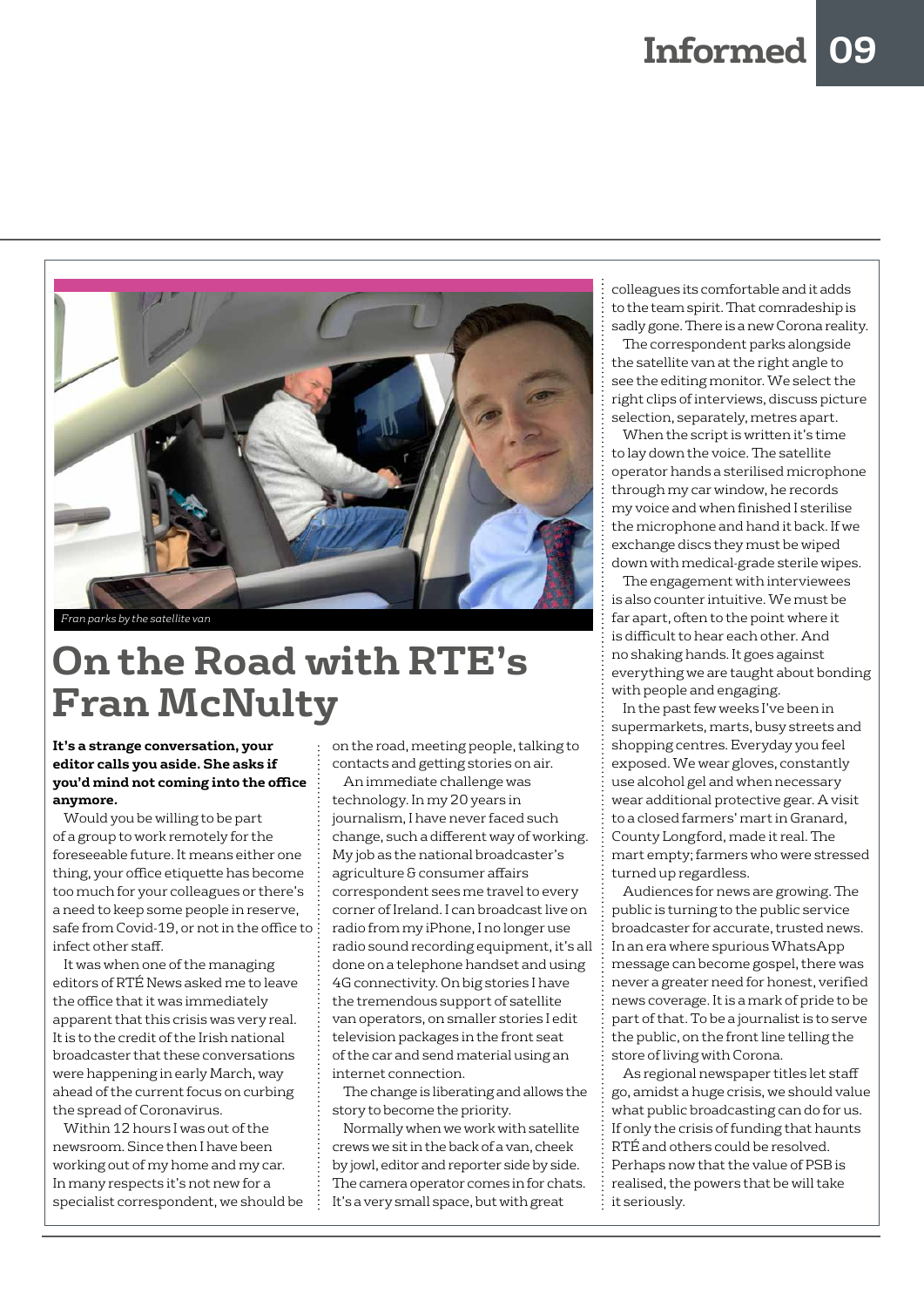# **Spotlight**

# **Telling the news in crisis times**



**Hardship, havoc and innovation have been caused by Covid-19 to the industry. Tim Dawson investigates**

**Weekly since mid-March the Secretary of State for Culture has hosted a telephone conference. Senior editors, chief executives and proprietors, all representatives from the nation's newspapers take it in turns to describe their circumstances. All are veterans of a decade of falling advertising revenue and disappearing circulation. The fresh pain in their voices today is unmistakeable.**

One reports a 20 per cent fall in advertising spend, another the halving of print sales over the course of a fortnight. Supermarkets are increasingly reluctant to stock newspapers, so dramatically have sales fallen. Delivery boys and girls have

been sent home, for fear that they might spread the virus.

You don't have to listen in to many of these exchanges to realise that the Covid-19 crisis will reshape our media more profoundly than any single event in recent memory.

The response of the regional press has been predictably shabby. Supplicating themselves before government ministers in the hope of a bail out, they gravely describe themselves as "the forth emergency service". "Communities depend upon us minister," they intone. Call ended, many have acted brutally, without consultation, and in a manner that is apparently intent on not wasting a crisis.

Newsquest, for example, announced that significant numbers, possibly 40 per cent, of editorial staff will be sent home on furlough with only the government's income support to pay their bills. The rest of the staff will endure a 15 per cent, across-the-board cut, quite possibly in breach of their employment contracts.

JPIMedia announced it would stop printing most of its free newspapers, while titles such as the Edinburgh News (formerly the Edinburgh Evening News) told regular freelance contributors and casuals that there would be no further work until the end of the crisis.

The Racing Post will not publish for the foreseeable future, the Evening Standard is being delivered to homes for the first time and hand-out titles such as Time Out and Stylist have gone digital only.

While the business model of much of the media has been dramatically undermined, public thirst for the news has become frenzied. Boris Johnson's statement to the nation on 23 March was watched live by 27 million people. It was the largest ever audience for a television news event in the UK. Audience for all television news are believed to have doubled in the past fortnight and online news sources report their heaviest ever traffic.

This has been boosted by subscriptiononly sites such as the FT, the New York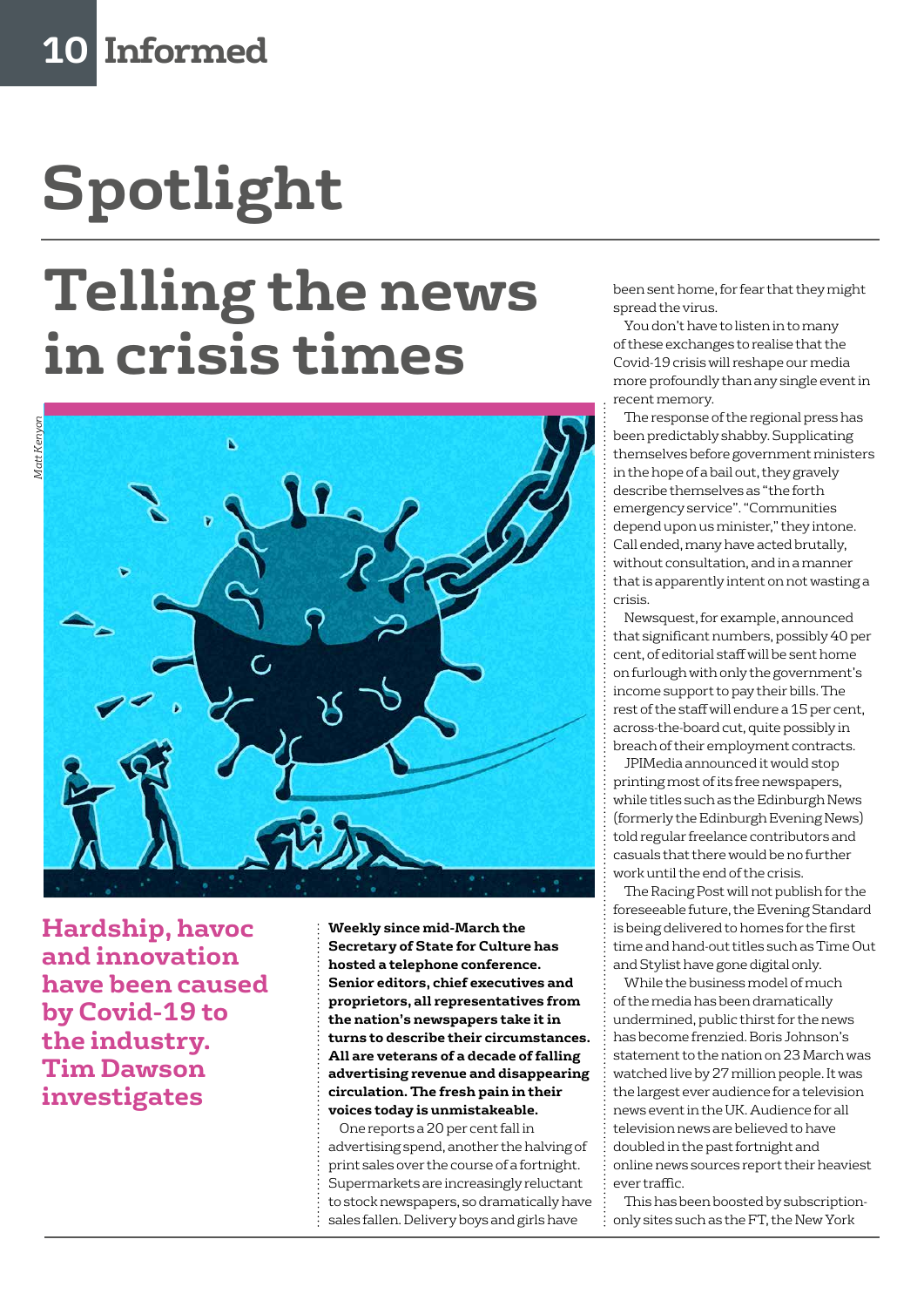Times and the Washington Post making their coronavirus-related coverage available to non-subscribers.

In a welcome move, the BBC has suspended its program to shed 450 posts – although a future funding crisis at the corporation seems even more certain.

#### *"The response of the regional press has been predictably shabby"*

Reading the runes for the future media landscape suggests that the current crisis will accelerate already evident trends, according to Douglas McCabe, the chief executive of Enders Analysis. He predicts a shift in consumer spend from retail to online, a transfer of advertising away from offline, an increasing move from print media to online consumption and a shift in the funding model from dependence on advertising to subscriptions.

The media industry analyst also cites newspapers' distribution crisis, with core older readers unable to obtain newspapers as a key issue for the industry. Innovative steps to distribute for free may resolve this, although as social pressure to isolate grows, this challenge can only grow.

Facebook is currently operating more slowly than usual, such been its increased traffic, largely driven by users searching for news. It has reversed a long-time decline in news-driven traffic to that platform.

The macro business impacts on the media might not be the most noticeable changes, however. Millions of workers, journalists among them, have discovered that a working from home is feasible. Radio broadcasters have accepted that content trumps sound quality. And television journalists have realised Skyped comment to camera from intriguing home settings is possible for many interview subjects, and that you can even anchor the evening news from a home office.

Fiona Roberts who produces Radio 4's Inside Science, has created an effective home studio from inexpensive equipment, much of which she already owned:

"I set up group Whatsapp or Facetime calls with the presenter and contributors from the confines of their own homes or wherever", she explains. "This allows them to hear each other (and me when I switch my mic on) and record them. I then load the SD card files into an editing package and craft the final product."

Her system is not without downsides. "It's not studio quality, and I worked for 23-and-a-half hours yesterday to finish a programme. So far we've been trying to not make the changes in the way we are working be too obvious on air. We've been lucky to date that our main contributors are scientists or science journalists who are quite tech savvy."

There are issues, however. "The separation between work and home has gone, and I don't have the best ergonomic set up – backache and RSI are starting to become an issue. Also working so close to the, currently well-stocked, fridge is becoming problematic!"

For the moment, Roberts is accentuating the positive. "I am thinking of ways to take advantage of working at home and I am looking for stories that play into being stuck at home, often with kids, so we're look at science experiments you can do at home with your kids where reporters can record themselves and then send the audio to me."

Working from a home office is by no means the only innovation. While much of the work of the courts has been put on hold 'for lockdown', those covering ongoing cases at the Old Bailey have been told that they can dial into hearings for the first time. A judge at Norwich Crown Court allowed reporters to cover cases by Skype. As anyone who has followed a case from a 'media annex', viewing proceedings on a screen is not the same as being in court – but it is easy to see that such developments could allow reporters to cover cases in courts located elsewhere in the country.

For many reporters telling the story of the crisis has made this one of their most intense and emotional working periods ever. On-air correspondents have joined applause for NHS workers, anchors such as Diana Speed on the Today program have audibly shown emotion. Others, such as ITV Wales' Rob Osbourne have involved their entire family to explain the virus and our response.

Correspondents and experts in topics such as health and personal finance have enjoyed something of a boom, their specialisms suddenly sought after.

What we have yet to see are the results of many other journalists on enforced furlough, finding creative ways to fill their time. During The Times lockout of 1978/9 hundreds of editorial staff were paid to do nothing for 11 months. A great many wrote the books they had always promised – almost none of which concerned the challenges of introducing new technology to the newspaper industry. Doubtless in years to come, a

*"It is hard to believe that current disruption will not leave profound marks on our industry and the way we work."*

cohort whose lives changed direction as a result of this crisis will be identifiable.

How completely any of us return to pre-Covid-19 ways of working remains to be seen. Fiona Roberts for one is looking forward to the resumption of her long and expensive commute. "I work in a very collaborative way, often have interns and trainees and experts visiting for interviews etc. I miss them all," she said.

Not everyone feels that way, of course, and it is hard to believe that current disruption will not leave profound marks on our industry and the way that we work – quite possibly in ways that are still impossible to imagine.